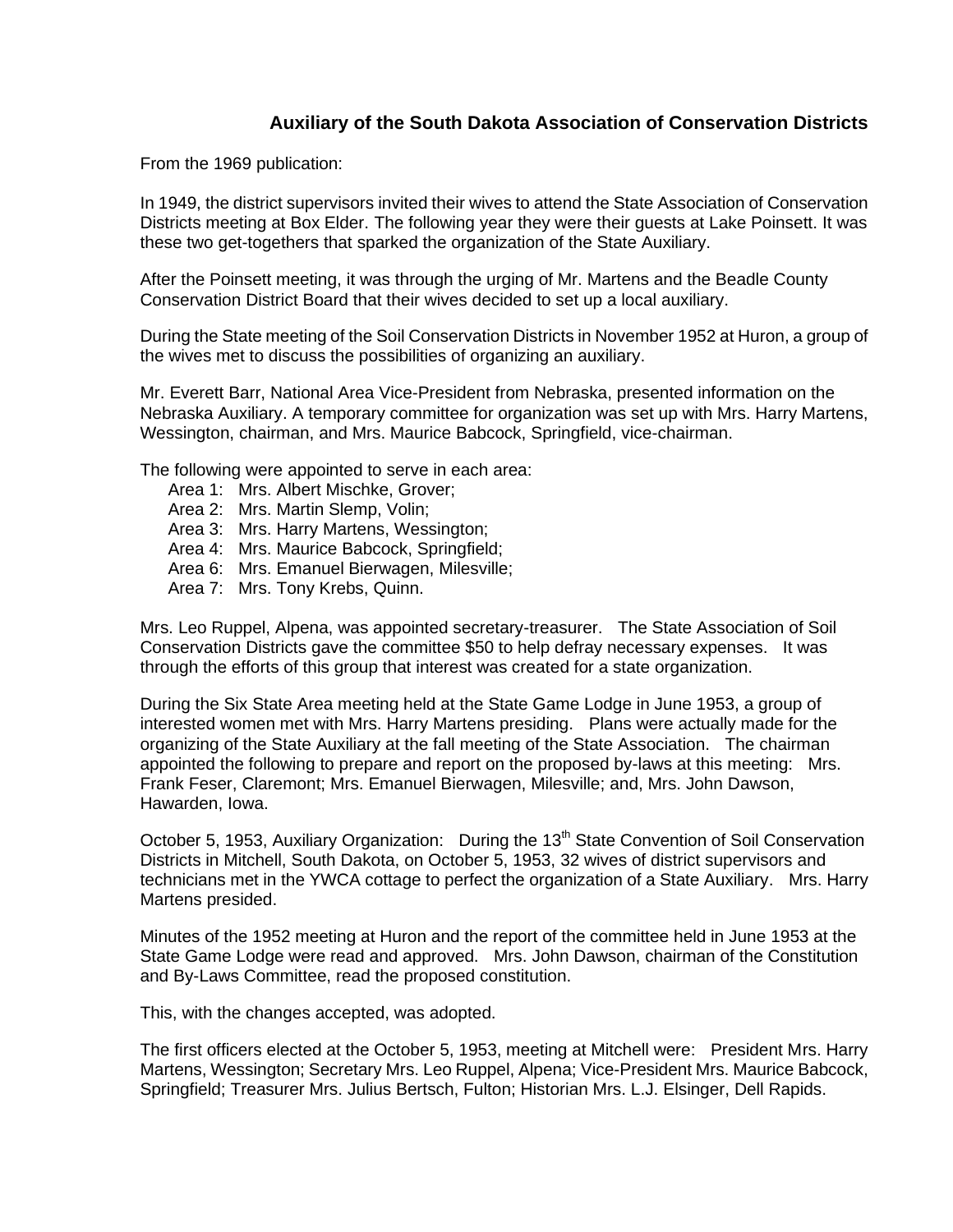The following Area-Vice Presidents were elected: Area 1 - Mrs. Everett Baxter, Hazel; Area 2 - Mrs. L.J. Elsinger, Dell Rapids; Area 3 - Mrs. Frank Feser, Claremont; Area 4 - Mrs. J.A. Johnson, Mt. Vernon; Area 6 - Mrs. Thomas H. Pozarnsky, Mission.

Mrs. Martens appointed Mrs. John Dawson, Mrs. M.E. Bierwagen, and Mrs. Frank Feser to serve on the By-laws Committee and to act on suggested changes or amendments. The ladies of the Davison and Hanson District Auxiliaries were hostesses at a lovely coffee hour at the close of this historic meeting.

It is noteworthy that six local district auxiliaries were organized by this time - a good beginning for a new State Auxiliary.

The following is a list of the names of officers and the offices which they have held:

Presidents: Mrs. Harry H. Martens, Wessington; Mrs. J.A. Johnson, Mt.Vernon (later Mitchell); Mrs. Ervin Grenz, Artas; Mrs. Harold Strand, Ellendale, N.D.; and Mrs. Marvin Haag, Hoven.

Vice-Presidents: Mrs. Maurice Babcok, Springfield; Mrs. Walter Hellman, Hillboro; Mrs. Roland Leonhardt, Oldham; Mrs. Marvin Haag, Hoven; and Mrs. Kenneth Brchan, Kimball.

Secretaries: Mrs. Leo Ruppel, Alpena; Mrs. Kenneth Brchan, Kimball; and, Mrs. John Muchow, Sioux Falls.

Treasurers: Mrs. Julius Bertsch, Fulton; Mrs. Tony Krebs, Quinn; Mrs. Ervin Grenz, Artas; Mrs. Harold Strand, Ellendale, N.D.; Mrs. Clifford Klein, Valentine, Nebr.; Mrs. Loren McMillan, Martin; Mrs. Roland Leonhardt, Oldham.

Historians: Mrs. L.J. Elsinger, Dell Rapids; Mrs. J.A. Johnson, Mt. Vernon (later Mitchell); Mrs. Harry Christoperson, Menno; Mrs. Harry Hoffman, Leola; Mrs. Roland Leonhardt, Oldham; Mrs. Tony Krebs, Quinn.

Area Vice-Presidents: Mrs. Everett Baxter, Hazel; Mrs. Frank Feser, Claremont; Mrs. Thomas Pozarnsky, Mission; Mrs. Howard Geers, Vale; Mrs. J.A. Johnson, Mt. Vernon (later Mitchell); Mrs. M.E. Bierwagen, Milesville; Mrs. Harry Christopherson, Menno; Mrs. August Grieben, Ferney; Mrs. Burton Ode, Brandon; Mrs. Herb Evans, White Lake; Mrs. W.H. Patmore, Colome; Mrs. Leonard Schultz, Batesland.

Something about those people and their families who were instrumental in starting the Auxiliary:

Mr. and Mrs. Harry Martens live on their farm north of Wessington and operate the farm in partnership with their older son, Frances. They also have a daughter who is Home Extension Agent in Hand County and another son who is Director of Computer Services for the State Highway Department at Pierre. Mrs. Martens was instrumental in organizing the Beadle County Ladies Auxiliary and has served two terms as State Auxiliary President. She has been active in the women's clubs and a 4-H Club leader. They have been active in farm organizations and the programs of their church.

Mrs. J.A. Johnson lived on the family farm near Mt. Vernon for many years. When her husband passed away, she moved to Mitchell. She was a charter member of the Auxiliary and served two terms as the second president. She has been active in state, county, and local farm organizations, as well as her Extension and other women's clubs. She is a forty year member of the AAUW. Her daughter lives in North Dakota where her husband practices dentistry.